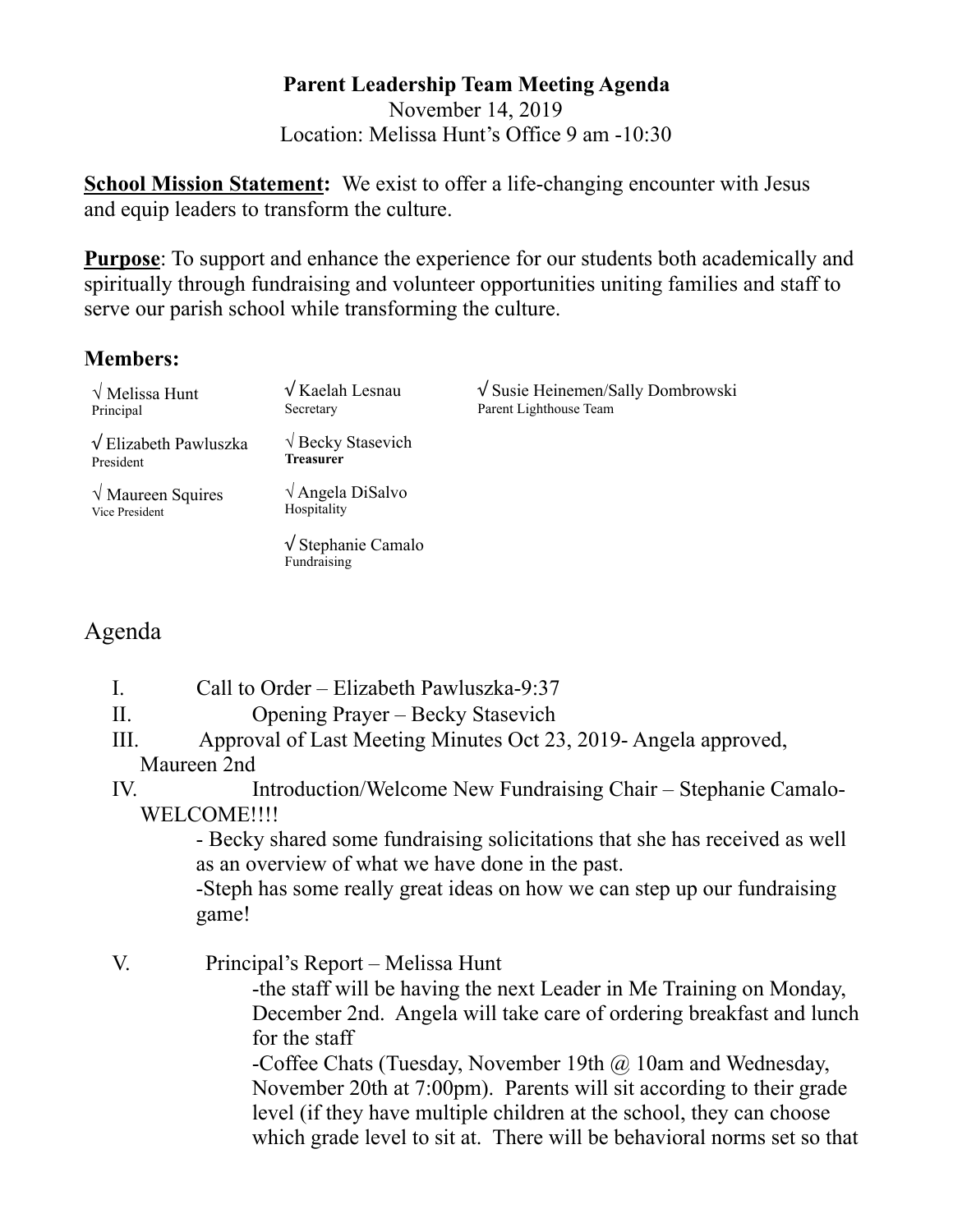we can be most productive. Every table will have a leader and a note keeper to better reach all needs. Melissa will do an introduction and then it will be more of a listening/small group discussion setting. With this new format, the school will then be able to receive more information as opposed to pushing out information. There will be a set of questions at each table that will guide the discussions. These questions are based on common questions or concerns that have been recently brought up: academics, communication, etc. We will also gather data at sign in as well such as have they been at other communication offering (Parent Learning Labs, etc).

### -School Improvement Meeting

 Each Action Team consists of representation from each division across the school as well as parent volunteers. We are looking at the vertical alignment across the school to ensure that all grade levels are represented on each Action Team. They made sure that each action team is working on something that supports our overall school goals. The action teams meet individually and then meet together at the end for a share out where ideas that they want to be rolled out at a school are presented(Student Support Program, MAP testing, IXL, etc). Once presented to the SIT, it then gets discussed and motioned for approval. First action team meeting are next week.

 -The SIT team also conducted data driven analysis where they looked at all of the surveys from staff, parents, and students. Another group assessed the MAP results where they set growth goals from fall to spring.

 -The last thing discussed was school communication. For the last few weeks, administration has been looking for ways to more effectively communicate school wide. Melissa has done her due-diligence by checking individual classroom communications as well as divisional and does see the problems and holes that exist. There is a school communications meeting every Monday that includes Kylie Cooper, John Stockwell, Greg Budde, Huay-Lin, Mary Cabble, and Terri. A few weeks ago, a parent shared the parent's side of concern. Communication options were presented to the school improvement teams:

-Face lift of Gradelink to get things more consistent across the school

 -Use Google Calendar as Gradelink calendar has had issues The SIT decided to meet with each of their divisions and create a template for each grade level. The plan is to relaunch Gradelink come January with a new look for more consistency. We will also be searching for new communication platforms to possibly replace Gradelink next year. The staff will have a PD in December that will help them get on the same page.

## December

 -December 2nd DAADs club will have meeting in the evening in the school library -Advent Wreath blessing on December 3rd- the blessing will be held virtually through the white boards at 8:10.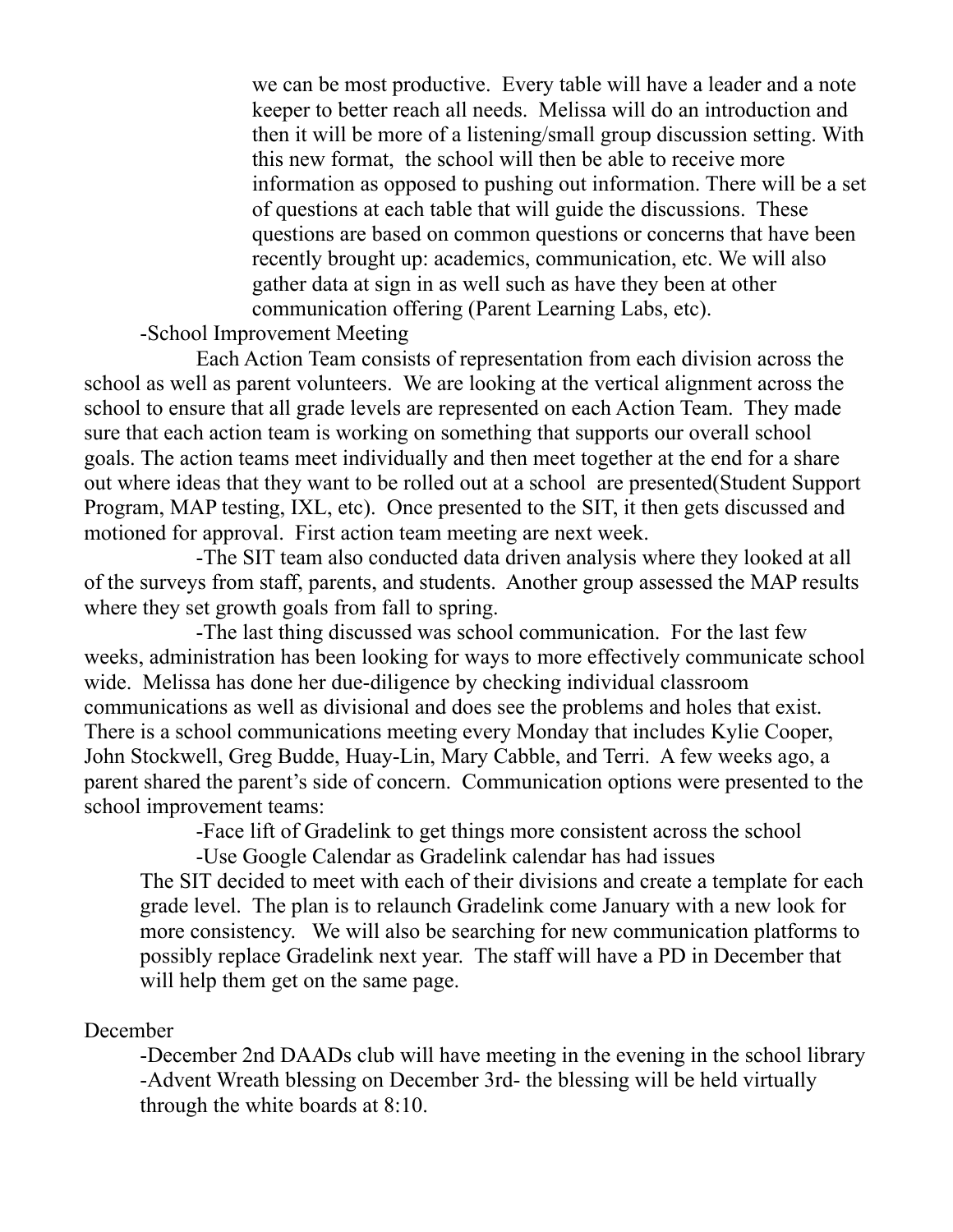-Tuesday, December 10th is Christmas Caroling. It will begin with us greeting the Religious Formation Students then traveling around the neighborhood. We will be gifting gift cards and Christmas cards to the neighborhood houses to thank them. Susie shared the great idea to give the neighborhood families a heads up that we will be caroling that evening.

-December 17th- Advent concert in the church at 6:00

-December 19th- all classroom parties are from 2:15-3:10

We would like to show our teachers BIG TIME appreciation in December. Last year, Melissa sent out message to parents to ask for donations of gift cards to give to the teachers and she asked if it was acceptable to do so again. We unanimously agreed that yes, it is a great idea to ask parents for gift card donations.

If there is anyway we can think of spoiling the teachers in December, Melissa is open to ideas!

VI. Old Business –

a. Robotics Club – Meeting from 11/4 overview-

 -Becky, Maureen, and Elizabeth met in regards to the money request to cover the cost of their t-shirts. It was decided that we could not offer this financial support at this time, but offered ideas for fundraising to help support or initiate a fee to join the club.

b. Amity Rice Closet Proposal

-Melissa got the paint donated

 -We can give \$500, Elizabeth will contact Amity so that they project can get started

## VII.New Business

a. Treasurer Report

-October financial update was given to each of us

 -There was more cash flow due to the Cash Bash, though we have not subtracted the expenses.

 -Becky is working on reconciling our cash on hand with Nancy because we do not really have a savings account, everything we have is in checking

 -Elizabeth and Maureen approved the finical statement for October Just a reminder that we should never have to pay sales tax when purchasing for the school

 -Becky asked how we want to handle a big expense? Should we ask for proof of competitive bids?

- b. Joleen Budget for Advent Concert- she currently has \$1500 for the spring musical. The plan is to have her use funds from this budget right now.
- c. Confirm Dates for Social and Next Meeting- December 12 @ 4:00.